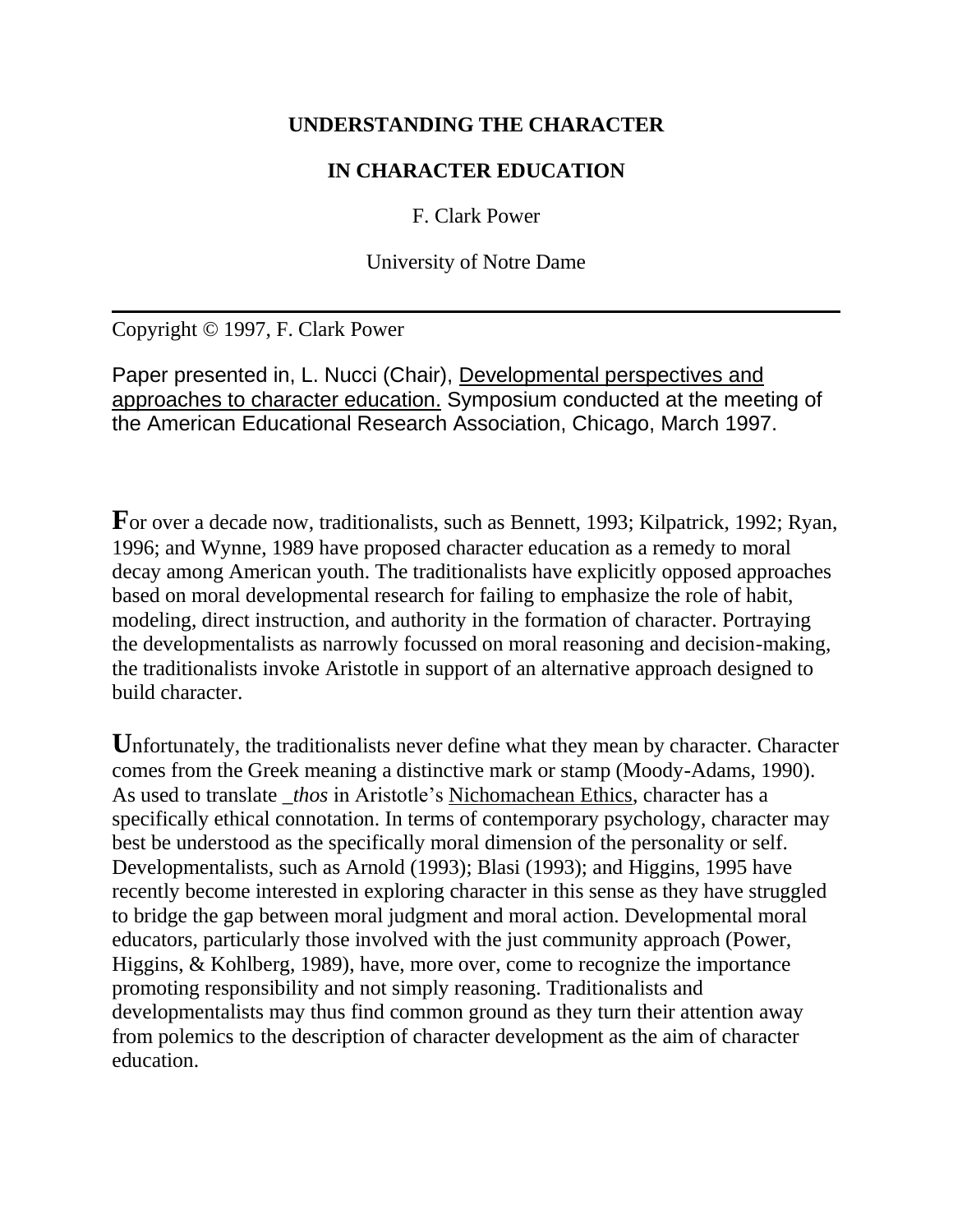# **Cognitive Developmental Psychology and the Study of the Self**

**P**art of the difficulty in studying moral behavior from a cognitive developmental perspective is that moral stages are formal structures of thought that have only a probablistic relationship to moral content. As The Standard Issue Scoring Manual (Colby, Kohlberg, Hewer, Candee, Gibbs, Speicher, and Power, 1987) shows, opposed resolutions of moral dilemmas can be justified at any stage. Moreover, appeals to specific virtues and values (e.g., trust; love; honesty; respect for life, law, authority, and property) can be made at almost any stage.

**A**lthough moral stages are too abstract to yield straightforward predictions to moral action, they do provide a context of meaning lacking in accounts focusing on the mere content of values and virtues. Cognitive developmental researchers are now beginning to examine the development of virtues within a cognitive developmental framework. This marks a dramatic shift from Hartshorne and May's (1928-1930) studies of character. Hartshorne and May started with the common sense assumption that being virtuous presupposed possessing certain attitudes and information or knowledge. Yet their tests of attitudes and knowledge did not consistently predict to behavior. In fact, their most significant finding was that children could not be divided as virtuous or unvirtuous, but that moral behavior appeared to be situation specific. Although reanalyses of the Hartshorne and May data indicate that virtuous behavior maybe somewhat more consistent than Hartshorne and May originally found (Burton, 1963), the correlations remain weak. A more fruitful approach to the study of virtue and character may be one that examines virtue from a cognitive developmental perspective.

# **The Just Community Approach as Character Education**

**A** cognitive developmental approach to virtue and character may seem strange to those familiar with Kohlberg's (1970) critique of character education as the "the bag of virtues" approach. Yet Kohlberg based that critique on the understanding of character and virtue found in the Hartshorne and May Studies. Kohlberg later entertained a far more sympathetic view of the Aristotlean approach to the teaching of virtue as a result of his just community experiments (see Kohlberg, 1981, p. 2-3).. The just community approach to moral education involves establishing a democratic community of students and teachers. The key institution this approach is the community meeting where the members make and enforce the rules and policies that express the shared aspirations of the group. In practice, rules and policies were established and redefined in response to particular disciplinary problems. For example, rules about attendance and respecting property were made in response to incidents of skipping class and stealing (Power et al., 1989).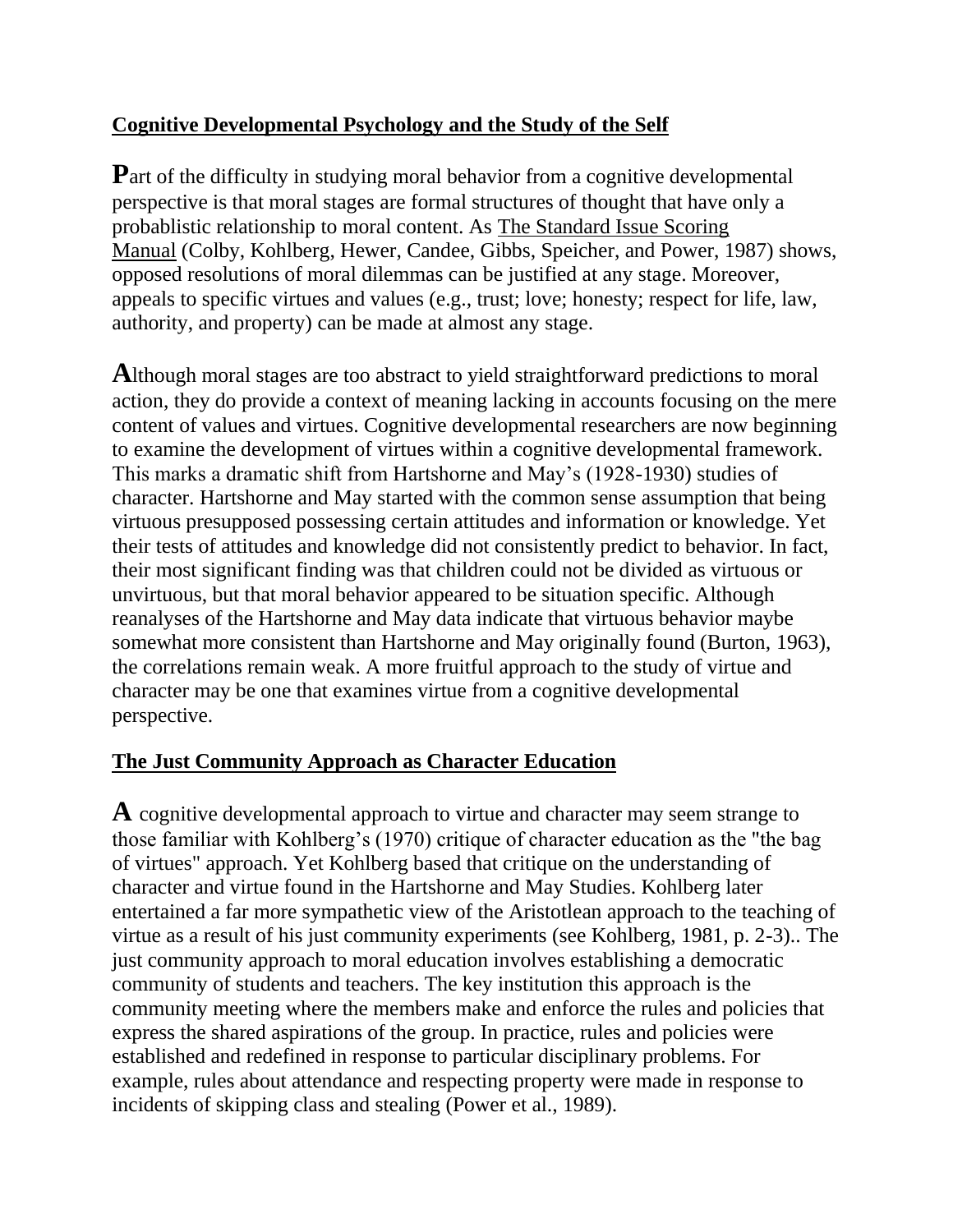**T**he purpose of the rule making exercise is to engage students in a moral discussion of why a community needed to have particular rules and give students responsibility for upholding the rules. Community meetings succeeded to the extent that the students agreed to hold each other accountable for maintaining certain standards understood to express the values of community. Thus, for example, the meetings that established a rule about stealing had as their goal the establishment of a commitment to the value of trust. From the standpoint of the group, the just community has as its aim the development of collective norms and values. From the perspective of the individual, however, the just community approach has as its aim the development of specific virtues. In this sense, virtues are patterns or habits of action accompanied by requisite reasons and feelings. For example, the establishment of a collective norm of trust, entailed fostering a personal commitment to act regularly in a trustworthy manner out of an understanding and valuing of trusting relationships. Students thus learned the virtue of trust not through an academic lesson but by experiencing need for and the fruit of trust in a small school.

**T**he just community research indicated that the specific norms and virtues of community developed discretely, that is the development of a norm of trust with reference to property did not entail the corresponding development of a norm of participation in the classroom Power et al., 1989). The norms were, nevertheless, related to each other, such that the development of each norm made its easier for the next one to develop. All of the different norms, after all, express in different ways a common conception of community. Although the just community approach arguably fostered virtue and character, the research on the approach focussed on assessing the moral atmosphere of the school and not the development of individual virtue and character (Power et al, 1989).

#### **The Development of Responsibility**

**T**he just community research did, however, find that members of the just community schools were more likely than their peers in the comparison high schools to develop a sense of responsibility for upholding the norms and rules of their school (Power et al., 1989). This sense of responsibility was defined as a particular kind of moral orientation and judgment, much along the lines suggested by Gilligan (1982). The communal emphasis of the just community schools called students' attention to value of helping others for the sake of group solidarity and the democratic institutions encouraged personal accountability for their behavior. The strong influence of the environment n the students in the just community programs, raised questions, however, about the lasting effects of the intervention. Would the students still feel responsible to act in prosocial ways without the support of their community? Had the just community approach influenced the students' character?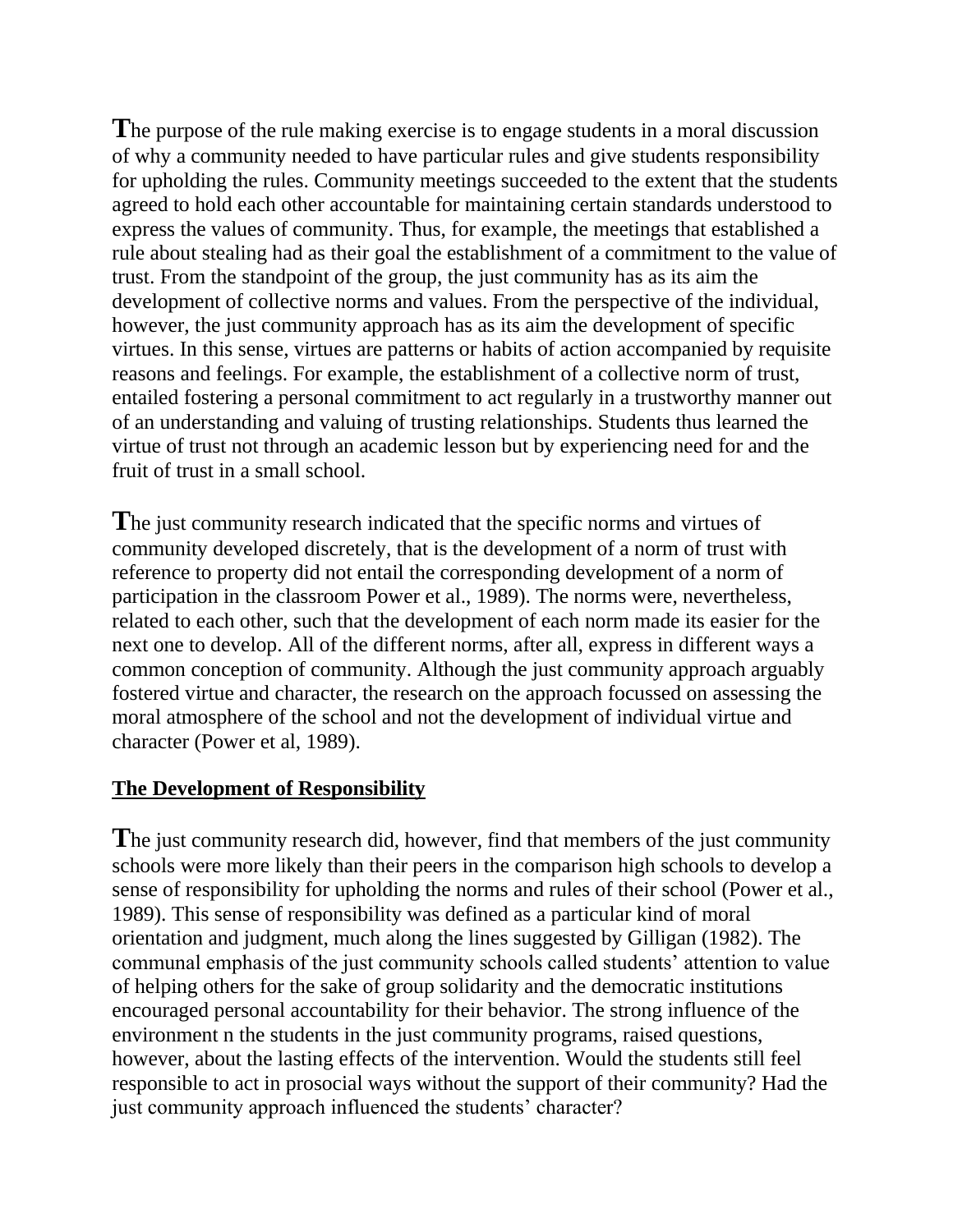# **Responsibility Judgments**

**K**ohlberg introduced a conception of responsibility in his later reflections on the judgment action question (Kohlberg, 1984) and on the significance of the just community approach (Power et al., 1989). Following Blasi (1983), he hypothesized that the deliberative process leading to moral action involves two kinds of judgments: a deontic judgment about the rightness or wrongness of a particular course of action and a responsibility or an aretaic judgment about whether one should follow through. The responsibility judgment entails a response to the question How important or necessary is it for me to do what I believe to be right (or to refrain from what I believe to be wrong) in this particular situation? Individuals may recognize that particular action is the right thing to do without feeling a strong personal obligation to act. Real life decision-making is complicated by the fact that competing values are at stake. To do what is morally right may mean sacrificing a career opportunity or hurting a friend. Therefore, individuals may not be consistent in acting upon what they know to be right. Analyzing McNamee's (1978) experimental study of helping in a situation of drug abuser, Kohlberg (1984) noted that consistency between a decision that one should help and actual help offered increased in a monotonically from 25% to 88% from stage 2 to stage 5. Kohlberg attempted to explain this increasing consistency as due to a corresponding "decrease in ... excuses or 'quasi-obligations' at each higher stage" (p. 522). For example, in the McNamee (1978) study, stage 4 participants typically excused their inaction by referring to the fact that the drug abuser had been denied help from a psychologist, who was the authority in this situation.

**A**lthough he claims that responsibility judgments are related to individuals' selfdefinition, Kohlberg's (1984) explanation of the judgment-action relationship simply extends his cognitive stage model a step further by showing how the stages prior to stage 5 can generate excuses for doing what one thinks to be right. Yet this explanation fails to explain why many individuals at the lower stages act consistently. As Blasi (1983) argues, the impetus to act one way or another depends to some degree on the kind of person one thinks one is and wishes to become. Individuals are more likely to feel responsible to act morally if moral concerns are crucial for their selfdefinition.

# **Self-Consistency and Moral Justification**

In our current research (Power & Khmelkov, in press), we are examining the extent to which judgments of self-worth depend on moral criteria. In attempting to build a bridge to moral judgment research, we ask a number of questions probing why an individual should keep a promise or generally act in a moral way if no one were likely know how he or she acted. These questions are designed to elicit some reference to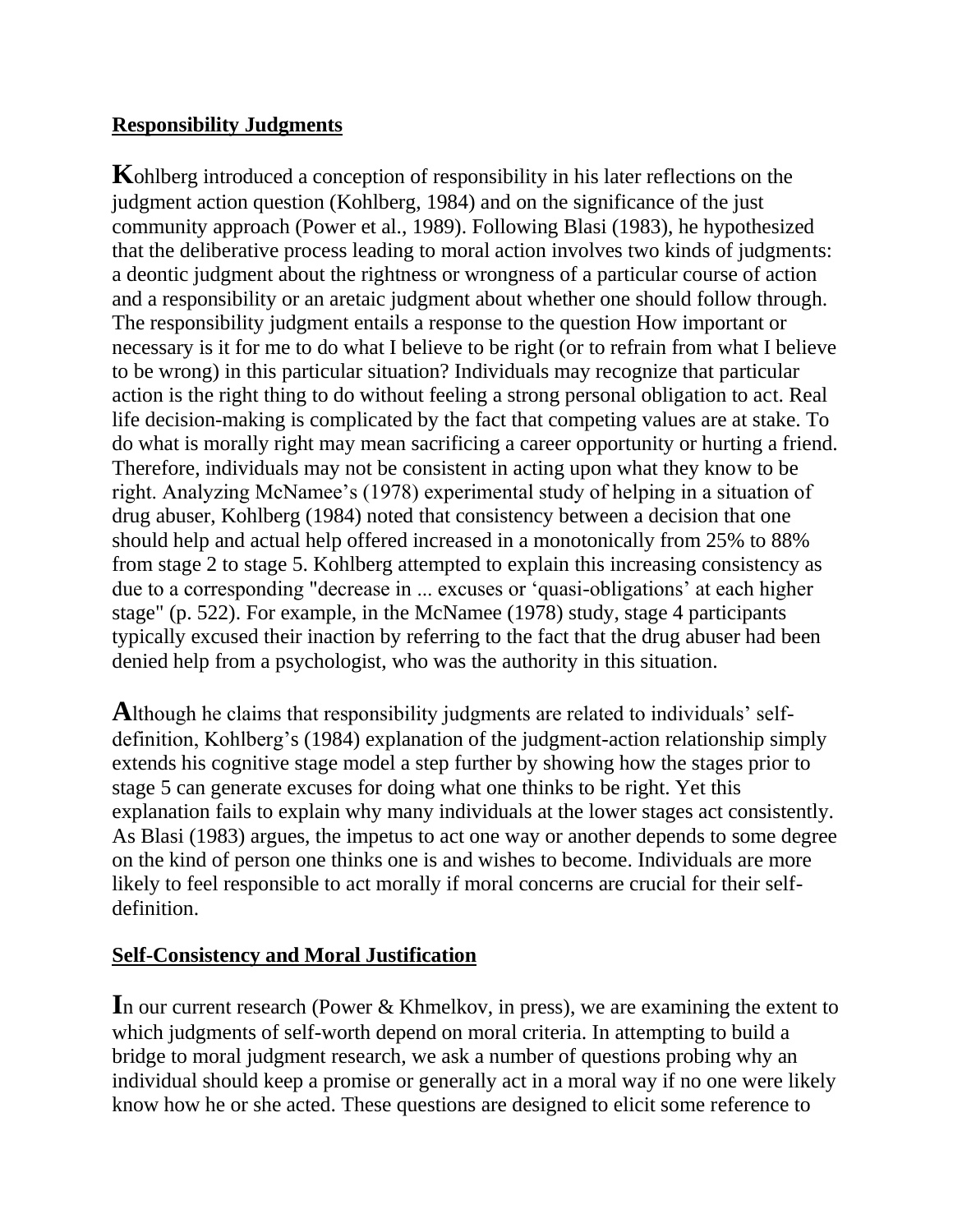the self as moral. Consider for example Jennifer's response to the question **WHY SHOULD A PROMISE BE KEPT TO SOMEONE WHOM YOU DON'T KNOW OR WON'T SEE AGAIN**? "If you are an honest person, you keep your word; and it would be good for you to do and it would help your image." Jennifer thinks that keeping a promise follows from being an honest person. Keeping a promise is not only a consequence of being virtuous, it also contributes to becoming that kind of person, as Jay puts it, "it [keeping the promise] would be good for you and it would help your image."

# **Self-Esteem and Character**

**J**ennifer tells us that by acting morally in one develops a positive sense of self, which in turn increases the likelihood that one will act morally in the future. Her sense of the role of self-esteem in the moral life deepens the common view that simply building self-esteem fosters good character (e.g., Mecca, Smelser, and Vasconcellos, 1989). This common view presupposes that a high sense of self-esteem can inoculate children and adolescents from having to find alternative, anti-social means of gaining approbation. Children appear to resort to anti-social behavior if they fail to meet conventional norms of success or if they are denied approval from parents, teachers, coaches, and popular peers. Delinquency research, however, fails to support the common view (Scheff, Ratzinger, & Ryan, 1989; Oyerserman and Markus, 1990).

**A**lthough most theorists assume that self-esteem has a moral basis, the empirical data indicate that there is no necessary relationship between the two. Moral behavior is but one of several components of self-esteem and apparently not an essential one. As Harter (1988 ) has shown, self-esteem is based on such non-moral sources as success in school and sports, popularity, and physical appearance. Furthermore, individuals vary in the importance that they attribute to sources of self-esteem. Some children value athletic achievements, others good grades. There is no reason that individuals will derive a sense of self-esteem from acting morally unless becoming a moral person is an important feature of their self-definition.

#### **Character Development and Self-Esteem**

**C**haracter, as previously noted, refers to the moral dimension of one's selfunderstanding or self-definition. People of good character place moral concerns at the center of their identity. Although they derive self-esteem from many sources, their self-esteem is deeply influenced by their moral behavior. Character is thus that dimension of the self that leads to responsible action. This notion of character is consistent with Aristotle's depiction of character in a general sense as the kind of person one is and in a more specific sense as the kind of person possessing the virtues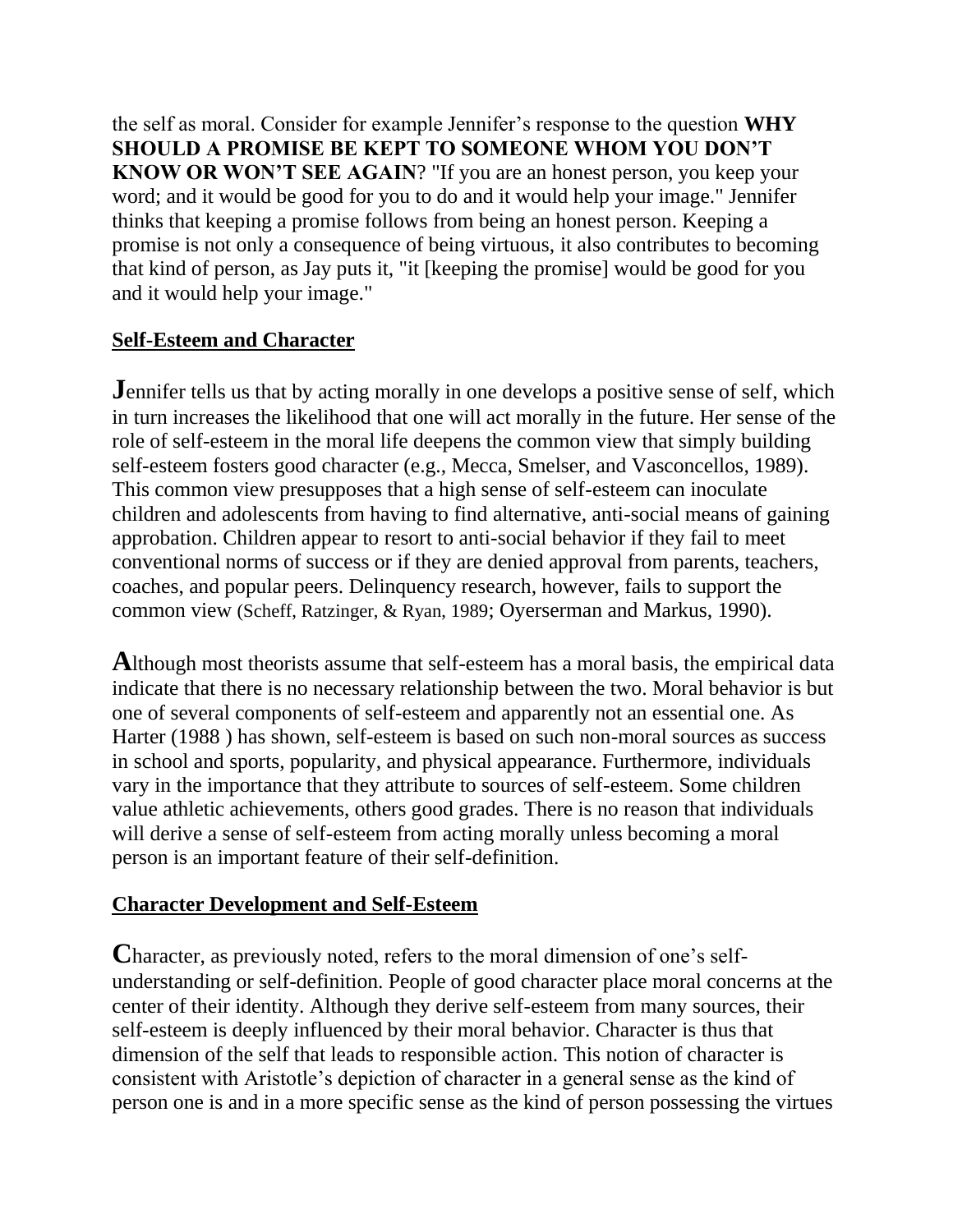(Irwin, 1985). Aristotle's depiction of character and virtue has a key cognitive component insofar as it includes *phronesis* (practical wisdom) as well as a behavioral component, habit, a term that often leads to confusion. Habits seem to imply automatic behaviors that are learned through simple repetition. Yet Aristotle speaks of habits as regular patterns of behavior that are done for the right reason, on the proper occasion, experiencing the appropriate pleasures. The character educators' emphasis on habit as distinct from reason does not do justice to Aristotle's complex view. On the other hand, the moral educator's almost exclusive emphasis on reasoning about the morality of actions appears shortsighted as I have noted in discussing the moral judgment/moral action relationship.

**I**f moral educators wish to have an impact on moral responsibility, as well they should, then must begin to explore how character is formed. Here we can learn from children and adolescents, who, like Jennifer in the example above, tell us that character involves building a positive self-image or positive self-esteem through moral deeds. Yet there is a circularity about all of this that Aristotle saw very clearly. If moral deeds presuppose moral character, how can moral character be formed through moral deeds? Aristotle believed that virtue could be taught in some ways like a craft through an apprenticeship of guided practice. Aristotle recognized, however, that virtue differed from craft because virtuous action presupposed a capacity for decision-making based on right reason and a stable disposition. Aristotle's view of character education thus includes within an apprenticeship model a concern for the development of moral judgment and moral responsibility. The character educator must not focus action alone (as the master of a craft does) but on the intentions and internal state of the apprentice.

**T**he just community approach provides a concrete illustration of an apprenticeship model of character education. This approach has a strong behavioral component; all the students are expected to participate in the democratic process of decision-making and to abide by the norms of the community. The teachers in the just community schools are like the masters of a craft who model the kinds of actions that they expect the students to perform. With each new class of students, the teachers need to work particularly hard to demonstrate how to participate democratically and how to build community. The teachers generally face a two-fold challenge: **1**) students are generally unfamiliar with the institutions of direct participatory democracy and community and **2**) the impersonal bureaucratic organization of schools is hardly conducive to fostering democratic and communitarian values.

#### **Character Education as Apprenticeship**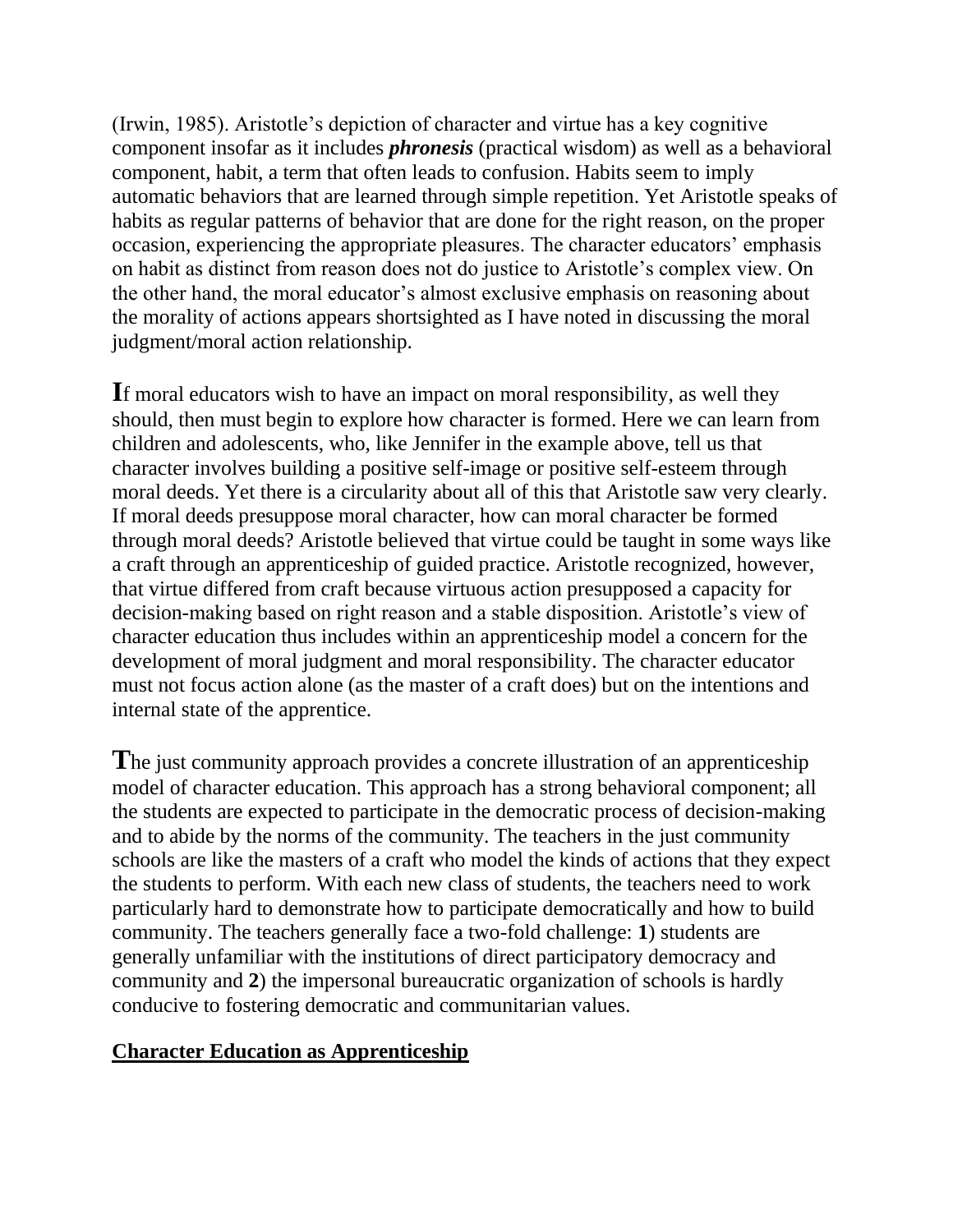The easiest way to illustrate how the just community approach functions as an apprenticeship is to analyze the often cited example of the way in which the first just community school, Cluster, dealt with the problem of cheating (Power et al., 1989). As in most urban public schools, incidents of cheating surfaced in the early days of Cluster. Typically teachers and students respond by not bringing valuables to school or by exercising greater caution (e.g., making sure that students lock their lockers with sturdy locks). In Cluster, the teachers made cheating an issue for community meeting discussion and deliberation. When they did so, the students expressed surprise that the teachers were making a "big deal" out of something that "goes on all the time." One student put it this way: "Just because a few things are stolen you don't have to cry about it." The teachers criticized the students' indifference and attempted provoke some expression of moral indignation: "Don't people think that it [stealing] is wrong? When the students tried to foreclose the discussion by moving that harsher punishments for stealing be instituted, the teachers asked the students to reflect on stealing as a matter of conscience rather than as an external nuisance: "Maybe someone can explain why stealing has been going on." Finally the teachers directed students' to think about stealing in relation to the ideal of community:

#### **I think ripping off is not an individual business; it is a community business. It is not a discipline issue as much as some feeling by the community that people have to have some level of trust which is inconsistent with anybody ripping off from anybody in the community**.

Although the students initially reject the ideal of community, the teachers act as if the school already was a community.

**F**rom a character education perspective, the teachers may be seen as habituating the students to participate in a democratic community and more specifically to stop stealing themselves and not to tolerate stealing by others. The teachers encourage the performance of certain behaviors, such as expressing their views, following a speaking order, analyzing the problem, and acting honestly. The habituation process includes a focus on students' reasoning, judgment, and emotions. The teachers engage the students in a moral discussion that will terminate in a vote. In the course of discussion, the teachers attend to the students' affectivity by evoking feelings of disappointment and indignation at the revelations of stealing and by fostering a desire for the security and freedom that comes with trusting relationships. Finally the teachers direct the students to look at stealing as an expression of an attitude toward others and the group as a whole.

**A**s noted earlier, the research on the just community demonstrated that students' attitudes as well as behavior changed as a result of participating the in just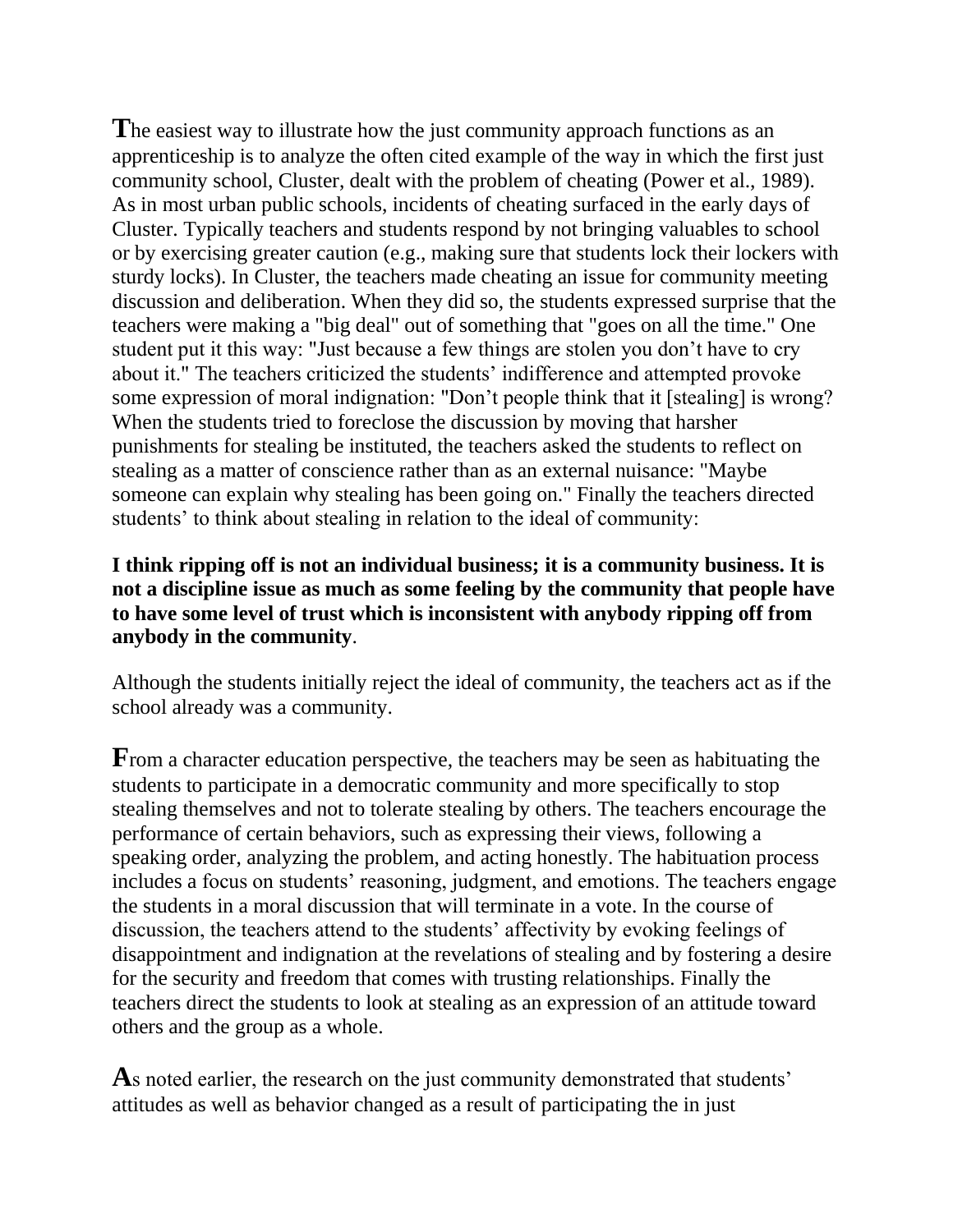communities. For example, as students resolved the stealing problem, they began to exhibit the kinds of reactions that the teachers modeled in the initial meeting on stealing. After what would be the last occurrence of stealing in Cluster, a student leader admonished, "It's everyone's fault that she [the victim] don't have no money. It was stolen because people don't care about the community." The use of community as a motivation for moral responsibility thus contributes to the character development process. In the initial discussion of stealing, students did not take responsibility for the problem beyond establishing a strong deterrent. In the later meetings students began to say "**As members of this community, we should care about others in the community.**" This statement indicates a dramatic shift in both moral judgment and moral responsibility. Note, however, that few students also said, "As a moral person, I should care for others, whether or not I have a relationship with them." This generalized expression of moral responsibility is based on a higher moral stage and on a sense of personal moral identity. The just community approach contributes to such an expression of responsibility by habituating students in a fairly controlled situation with the hope that as students begin to act in certain ways and cultivate a "taste for the fruits" of their actions, they will generalize their behavior and define themselves as moral persons.

# **Moral Self-Evaluation**

**I**n what follows, I present an approach to character development that focuses on the development of the categories used in moral self-evaluation. I accept the belief, shared by many psychologists and teachers, that self-esteem plays a significant role in the moral life. I submit, however, that conventional measures of global self-esteem focus too narrowly on self-esteem as either high or low. Judgments of self-esteem vary radically, in our view, depending on their sources (moral and non-moral) and their developmental level. Building self-esteem is an important part of character development insofar as building self-esteem involves the construction of moral standards of self-evaluation.

#### **Assessing the Moral Basis of Self-Esteem**

**M**ost self-esteem research focuses on self-esteem as the fruit of individuals' achievement. This is especially true with respect to James's (1989/ 1985 ) formula that self esteem equals successes over pretensions. It is true to a lesser extent with respect to Cooley's (1902) observation that self-esteem is influenced by the responses of significant others. Clearly the most reliable way of influencing others' judgments of the self is to act in ways that impress others.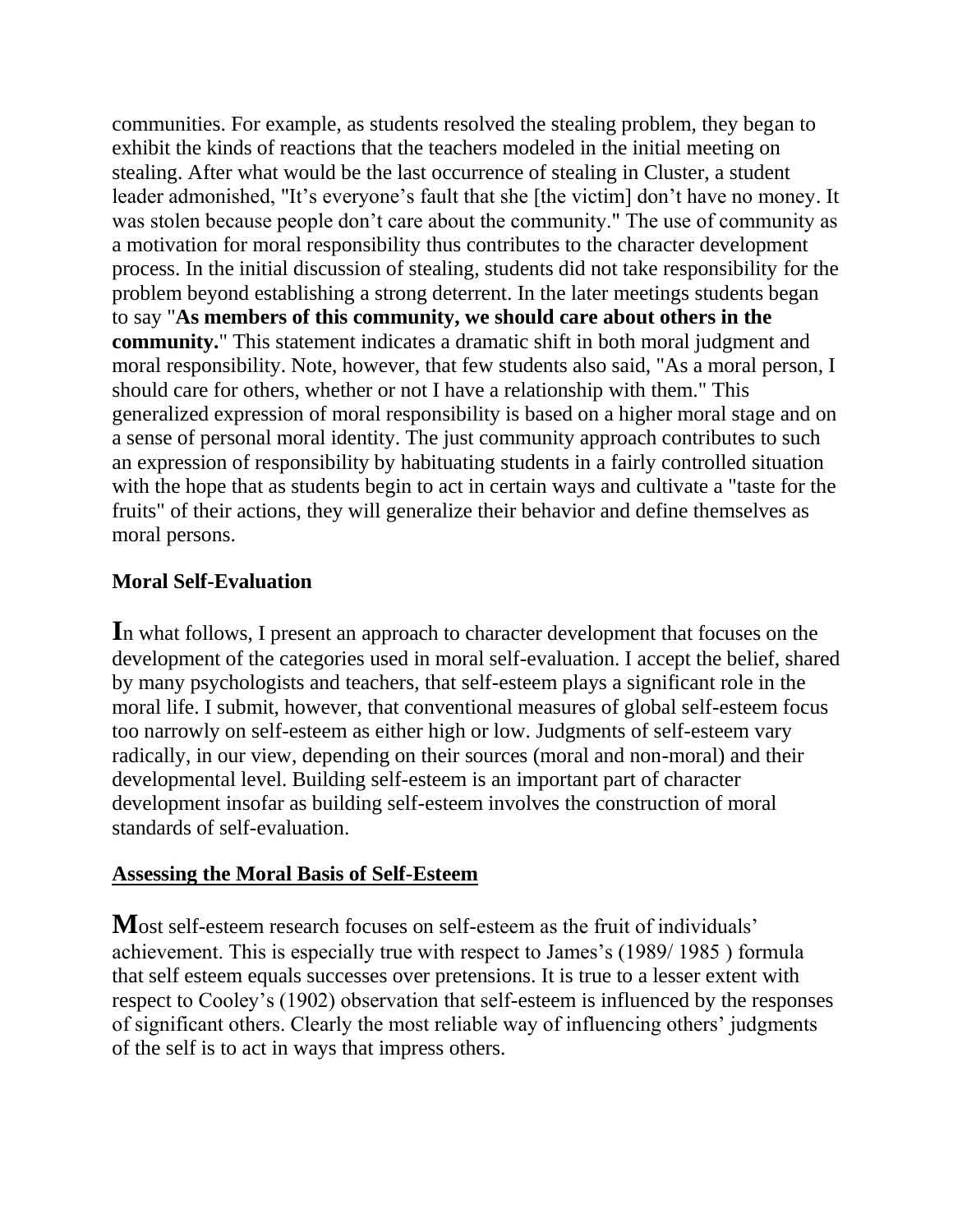**A**n earned sense of self-esteem appears to depend upon living up to one's ideals, as Harter (1983), and Strauman & Higgins (1987) have shown, as well as avoiding the negative or fared possibilities for one's life (see Oyserman and Markus, 1990) . These ideals may be thought of as congealing in an ideal self and these negative possibilities may be represented in a dreaded self. Moral self-esteem appears to depend upon judging one's actual self to be at least directed toward one's ideal self and away from one's dreaded self. In our research, we describe how these conceptions of the self develop and what extent individuals incorporate moral criteria into these definitions.

**O**ur preliminary analysis indicates that ideal, dreaded, and real selves develop in a sequential pattern of cognitive levels with similarities to the moral judgment stages (Colby and Kohlberg, 1987), ego development stages (Loevinger, 1976), faith stages (Fowler, 1976), and self understanding levels (Damon & Hart, 1988). We use term levels rather than stages because without longitudinal data, we do not wish to make strong claims about invariant sequence or structured wholeness. The specifically moral characteristics of the first four levels are described below.

**Level One**. Individuals describe their ideal and real moral attributes with general labels, such as "nice." Often their descriptions of their ideal selves reflect either explicitly or implicitly parental expectations. Individuals descriptions of their ideal selves are consistent with their real selves. They rarely engage at this level or at the next in spontaneous self-criticism. When they do criticize themselves, they generally refer to specific acts of disobedience, but not to bad habits or negative traits. Conscience and guilt are expressed as anxiety caused by the anticipation of external punishment (imminent justice) for a moral transgression.

**Level Two**. Individuals describe their ideal and real selves in terms of dispositions for action. In describing moral attributes, they often mention helpfulness or kindness, understood as meeting the concrete needs or interests of others. Ideal are justified in term of their instrumental value, for example as leading to success. The dreaded self is of ten described as being unsuccessful or as a person with bad habits.

**Level Three**. Individuals describe their ideal selves in terms of traits and attitudes, which typically reflect a concern for being caring and unselfish. They also describe their dreaded selves with such traits, focusing especially on a fear of becoming selfcentered. At this level, many individuals describe their dreaded self as a genuine threat if they are not vigilant. Spontaneous self-criticism is common in their descriptions of their actual selves as is self-acceptance in spite of their faults..

**Level Four**. Individuals describe their ideal selves as having an identity character. Some individuals express a desire to make a difference to their society or to the world.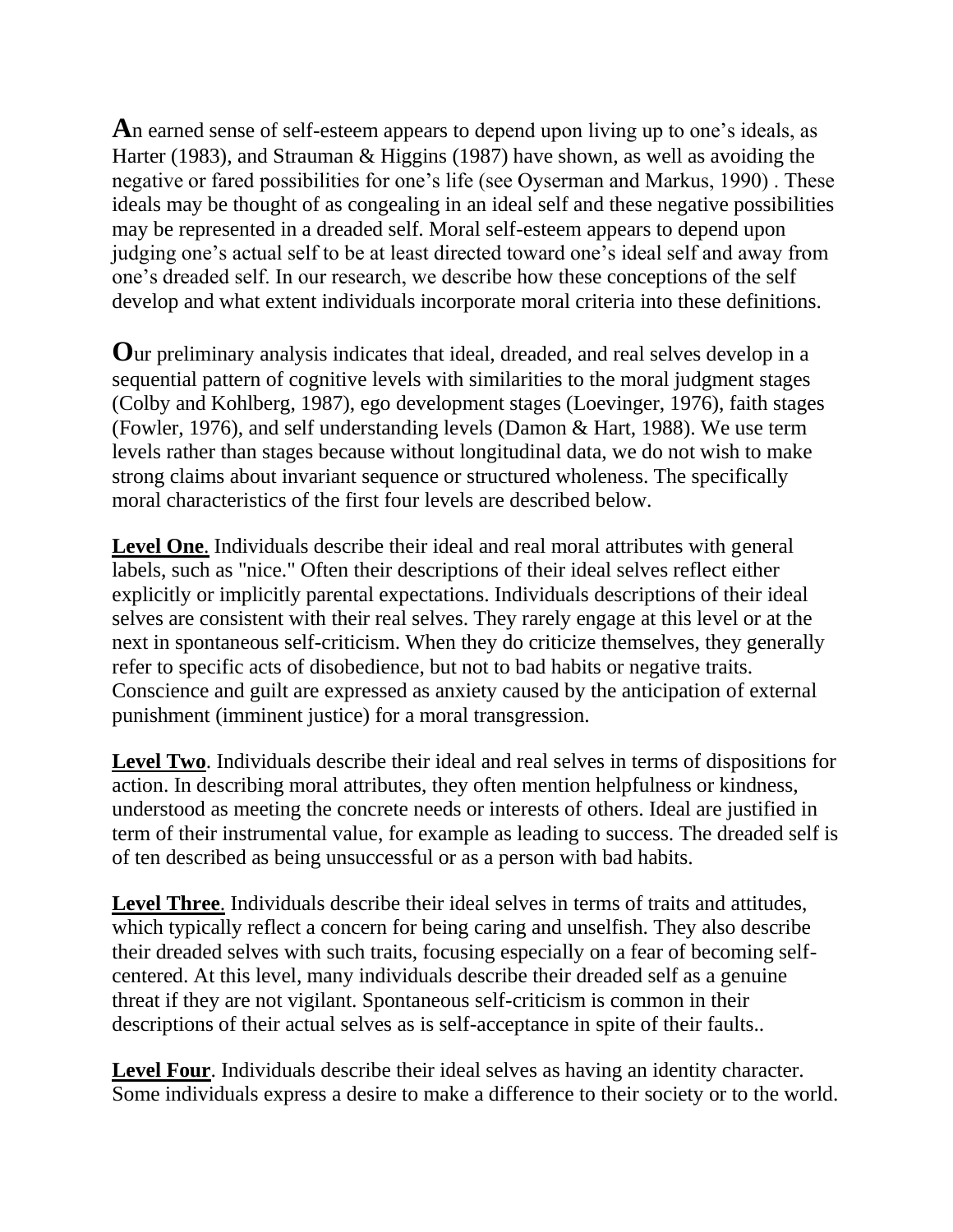Descriptions of the dreaded self focus on a failure to live up to one's ideals or role expectations often because of real word pressures. In describing their real selves, individuals sometimes distinguish their "true" inner self from an outer superficial self. This leads them to criticize hypocrisy. As they focus on their inner identity, individuals become conscious of the complexity of their motives and the possibility of self-deception.

**T**hese levels indicate that individuals do not develop an awareness of themselves as having a character in the sense of a unified self until high school at the earliest. The sequence of levels suggests, nevertheless, that the bedrock for character development is laid throughout the early levels. Moral actions play a significant role in children's depictions of themselves as good and nice at level one. At level two, they begin realize that good and bad habits are formed through their actions and they describe themselves as having dispositions to act in one way or another. This level is also one in which children begin to describe their ideal selves in terms of images of success. Some notions of success emphasize the acquisition of wealth and status; other notions emphasize acting in ways that reflect both personal achievement and a responsiveness to others' needs. This latter, active sense of self appears more conducive to later character development, but future longitudinal study will be necessary to explore this crucial question.

#### **Intrinsic Self-Esteem**

**A**lthough social psychologists focus on self-esteem principally as an achievement, self-esteem may also be thought of as intrinsic to the self. Theories of justice, emphasizing equality and respect for persons, abstract the fundamental value of personhood from both natural and achieved characteristics. Thus in his **Theory of Justice**, Rawls (1971) states that individuals have value apart from their age, gender, race, educational level, occupation, etc. This notion of personal worth leads to judgments that, for example, individuals have a right to life, even if they are strangers, have low status, or break the law. Related to this concern for the dignity of others based on their personhood is a concern for the dignity of the self. If individuals have worth simply because they are persons, then they have a basis for defending themselves against injury and insult, even when they may not earned respect through their actions.

A sense of intrinsic self-worth not only serves to protect the self, but also to empower and to challenge it. If one has a sense of inherent dignity, then one may be challenged act in ways that bring this dignity to realization. While an appreciation of one's intrinsic self-worth may thus be a source of comfort, it is also a goad to achievement.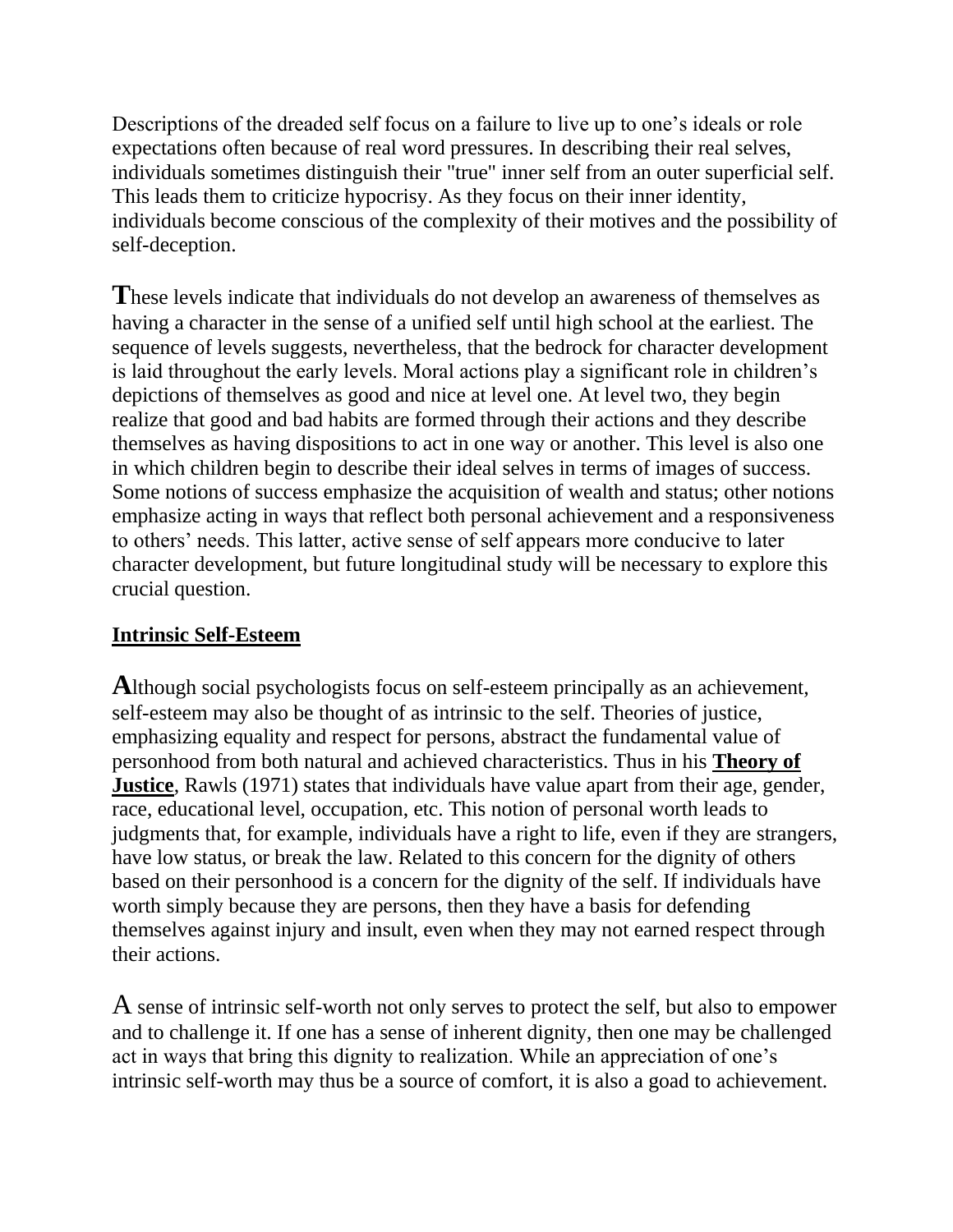We assess individuals' sense of intrinsic self-esteem by presenting them with stories in which individuals confront failure. We ask how these individuals should cope with failure and whether an individual has a duty to respect herself or himself. We find that individuals at the first two levels of development simply assert that no one should feel that they are worthless, but that it is only at the third level that individuals begin justify an intrinsic sense of self-esteem as based such notions as the value of all human life or the dignity of being a child of God.

#### **Educational Implications**

**O**ur research suggests that character education must begin with an understanding of how character itself develops. Static views of character education that emphasize rewards and punishments, moral exemplars, and strong authority fail to take into account the extent to which children begin to construct or themselves ideals about their future and images of their negative possibilities. These ideals and images bear the influence of their culture, particularly as that culture is reflected in their school. Our children learn at an early age the importance given to outward success and the corresponding lack of recognition given to the practice of virtue. They find, for example, that teachers reward good grades, not honesty and that peers reward clique loyalty, not kindness to outcasts.

**A**s can be learned from Aristotle's **Nicomachean Ethics** and the research on just community programs, the best approach to character education is one that provides a communal environment supportive of the virtues of trust, care, participation, and responsibility. I believe that it is also essential that students have opportunities to participate in decisions about the discipline of the classrooms and school, such participation affirms their sense of intrinsic self-worth while at the same time underscoring their responsibilities as members of an academic community. This democratic participation provides an apprenticeship in the virtues, encouraging students to form good habits and make sound decisions with the guidance of their teachers. I hope that our research on the development of self-esteem will help us to understand the character of character education so that we can undertake our educational interventions more effectively.

#### **References**

Arnold, M. L. (1993). *The place of morality in the adolescent self*. Unpublished Ph.D. dissertation, Harvard University.

Battistich, V., Watson, M., Solomon, D., Schaps, S., & Solomon, J. (1991). The child development project: A comprehensive program for the development of prosocial character. In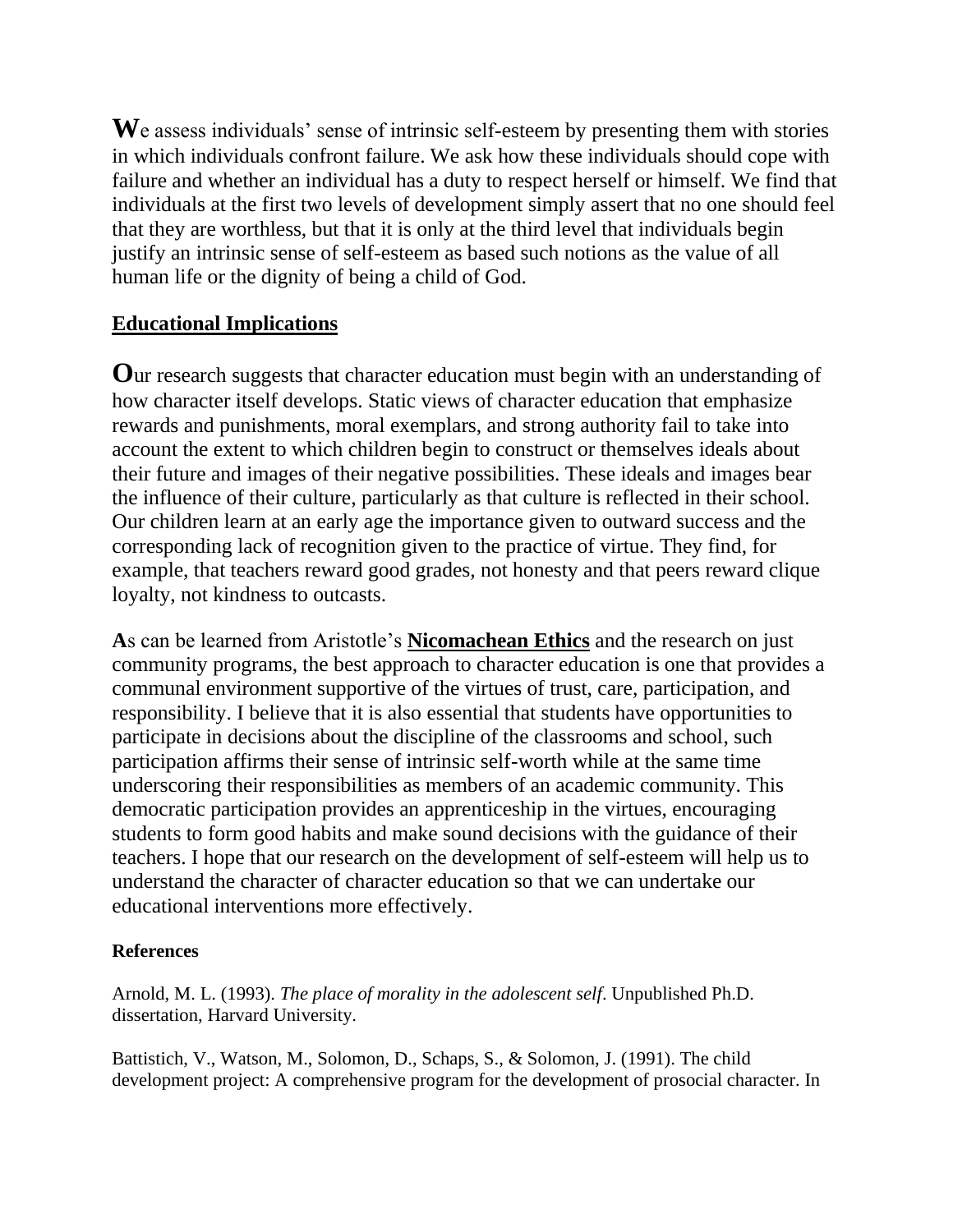William M. Kurtines & Jacob L. Gewirtz (Eds.),*Handbook of moral behavior and development, Volume 3: Application*. Hillsdale, NJ: Lawrence Erlbaum Associates, Publishers, 1-34.

Bennett, W. J. *(1993) The book of virtues: A treasury of great moral stories*. New York: Simon and Schuster.

Blasi, A. (1983). Bridging moral cognition and action: A theoretical view. *Developmental Review* 3, 178-210.

Burton, R. V. (1963). Generality of honesty reconsidered. *Psychological Review* 70, 481-499.

Colby, A. & Kohlberg, L. (1987). *The measurement of moral judgment, Vol 1: Theoretical foundations and research validation*. New York: Cambridge University Press.

Colby, A. & Kohlberg, L., Hewer, A., Candee, D., Gibbs, J. C., Power, F. C. (1987). *The measurement of moral judgment, Vol 2: Standard Issue Scoring Manual.* New York: Cambridge University Press.

Cooley, C.H. (1982). *Human nature and the social order*. NY: Charles Scribner's Sons.

Damon, W. and Hart, D. (1988). *Self-understanding in childhood and adolescence*. Cambridge: Cambridge University Press.

Fowler, J. W. (1981). *Stages of faith: The psychology of human development and the quest for meaning*. San Francisco, CA: Harper and Row.

Gilligan, C. *In a different voice: Psychological theory and women's development.* Cambridge, MA: Harvard University Press.

Harter, S. (1983). Developmental Perspectives On The Self- System. In M. Hetherington, (Ed.), *Handbook of child psychology, Vol.4,* New York: Wiley

Harter, S. (1988). The construction and conservation of the self: James and Cooley revisited. In D. K. Lapsley & F. C. Power (Eds.), *Self, ego, and identity: Integrated approaches*. New York: Springer-Verlag.

Hartshorne, H. & May, M. A. (1928-1930). *Studies in the nature of character.* NY: Macmillan.

Higgins, A. (1995). Understanding the moral self: Research goals for the next five years. *Moral Education Forum*, 20(2), 30-37.

James, William. (1892/1985). *Psychology: The briefer course*. Notre Dame: University of Notre Dame Press.

Kilpatrick, W. (1992). *Why Johnny can't tell right from wrong*. New York: Simon & Schuster.